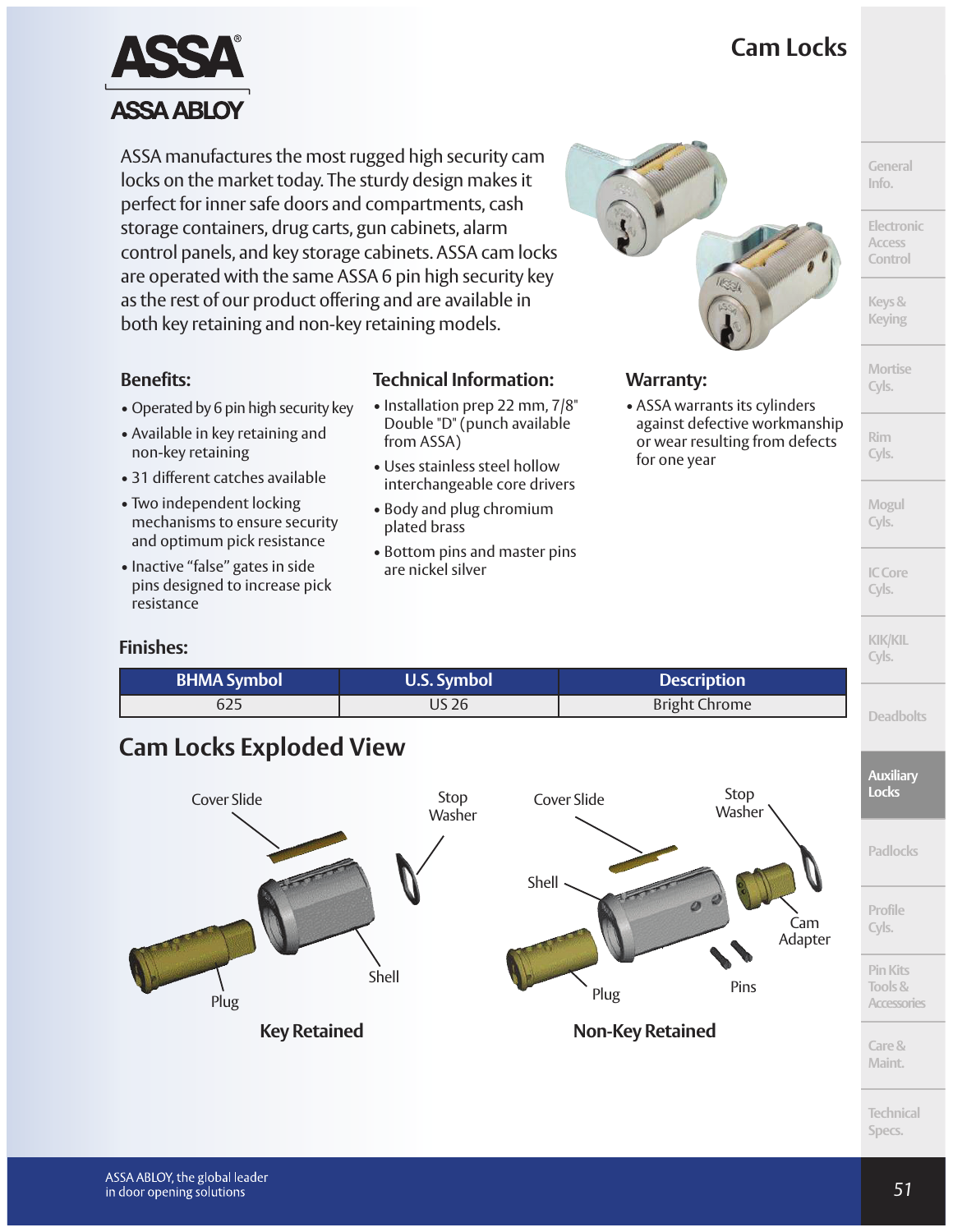### **Cam Locks**



**General Info.**

**Electronic**

| ASS<br>ASSA AELO | ם | г |
|------------------|---|---|
|                  |   |   |

| Access         |                          |       |                                 |       |       |       |       |       |       |
|----------------|--------------------------|-------|---------------------------------|-------|-------|-------|-------|-------|-------|
| Control        | Model#                   | Notes | <b>Description</b>              | A     | B     | C     | D     | E.    | F.    |
|                | Maximum +                |       |                                 |       |       |       |       |       |       |
| Keys &         | 9871                     |       | Key Retaining Cam Lock 90°      | 1.025 | 0.980 | 0.110 | 1.070 | 1.490 | 0.860 |
| <b>Keying</b>  | 9872                     |       | Non-Key Retaining Cam Lock 360° | 1.025 | 0.980 | 0.150 | 1.510 | 1.865 | 0.860 |
|                | <b>Twin Maximum</b>      |       |                                 |       |       |       |       |       |       |
|                | 8871                     | CLIO  | Key Retaining Cam Lock 90°      | 1.025 | 0.980 | 0.110 | 1.070 | 1.490 | 0.860 |
| <b>Mortise</b> | 8872                     |       | Non-Key Retaining Cam Lock 360° | 1.025 | 0.980 | 0.150 | 1.510 | 1.865 | 0.860 |
| Cyls.          | <b>Twin Exclusive</b>    |       |                                 |       |       |       |       |       |       |
|                | E6571                    |       | Key Retaining Cam Lock 90°      | 1.025 | 0.980 | 0.110 | 1.070 | 1.490 | 0.860 |
|                | E7571                    |       | Non-Key Retaining Cam Lock 360° | 1.025 | 0.980 | 0.150 | 1.510 | 1.865 | 0.860 |
| <b>Rim</b>     | <b>Twin 6000 Classic</b> |       |                                 |       |       |       |       |       |       |
| Cyls.          | 6571                     |       | Key Retaining Cam Lock 90°      | 1.025 | 0.980 | 0.110 | 1.070 | 1.490 | 0.860 |
|                | 7571                     |       | Non-Key Retaining Cam Lock 360° | 1.025 | 0.980 | 0.150 | 1.510 | 1.865 | 0.860 |
| Mogul          | Twin V-10                |       |                                 |       |       |       |       |       |       |
| Cyls.          | V6571                    |       | Key Retaining Cam Lock 90°      | 1.025 | 0.980 | 0.110 | 1.070 | 1.490 | 0.860 |
|                | V7571                    |       | Non-Key Retaining Cam Lock 360° | 1.025 | 0.980 | 0.150 | 1.510 | 1.865 | 0.860 |
|                | <b>Twin Pro</b>          |       |                                 |       |       |       |       |       |       |
| <b>IC Core</b> | 6171                     |       | Key Retaining Cam Lock 90°      | 1.025 | 0.980 | 0.110 | 1.070 | 1.490 | 0.860 |
| Cyls.          | 7171                     |       | Non-Key Retaining Cam Lock 360° | 1.025 | 0.980 | 0.150 | 1.510 | 1.865 | 0.860 |

**KIK/KIL Cyls.**

**Deadbolts**

**Auxiliary Locks**

**Padlocks**

**Profile Cyls.**

**Pin Kits Tools & Accessories**

**Care & Maint.**

**Technical Specs.**



**Cam Locks Accessories**

 $\frac{10.94488}{5}$ 

1.33858"

1.88976"

Ø 0.177165" (4x)

Dust Cap 391053



Housing Nut 490610



– Twin Maximum available with CLIQ™ Technology. Example: 8871 x **CLIQ** x 626 x Sidebar x Comp

Fixing Plate 490825 Fixing Plate 491449

Ø 1.1811" Ø 0.86614"

₳

 $\ddotmark$ 

15°

Ť

↡

 $\overline{0.27559}$ 

 $M 0.43307' x1$ 

Nut 490583

0.177165"

NV 0.59055"

Cylinder Ring 490271



Housing Washer 490663

M 0.4330

Nut 491439

NV 0.59055"



0.94488"

0.70866"

▶∥◀

2.28346"

0.07874" Ø 0.86614"

Front Plate 490657

 $\overline{\mathbf{r}}$ 

1.88976"



Front Plate 497008



1.3385

Front Plate 490821 Front Plate 491450



Nail Plate 491299



ASSA ABLOY, the global leader in door opening solutions

*52*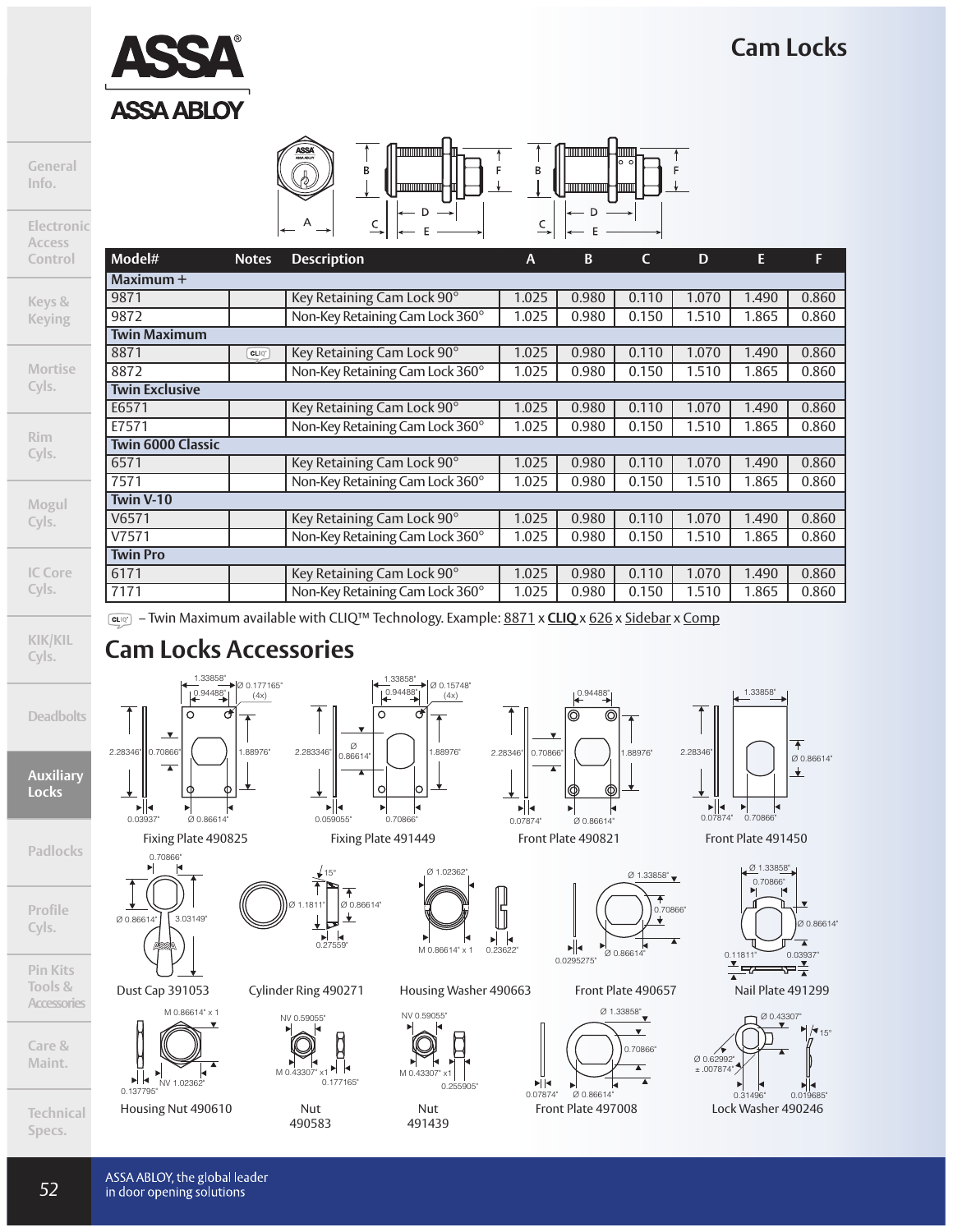

# **Cam Lock Catches**







Ŧ 0.866  $0.787"$  $0.118"$ 





**Mortise Cyls.**

**Rim Cyls.**

**Keys& Keying**

**General Info.**

**Electronic Access Control**



390044 390045 390054 390055



 $0.118"$ 



 $0.118"$  $0.551$ 0.787"



**ICCore Cyls.**

**KIK/KIL Cyls.**

 $0.118$ "

ł

**Deadbolts**

**Auxiliary Locks**

**Padlocks**

**Mogul Cyls.**

 $1.201"$ 













**PinKits Tools& Accessories**

**Care& Maint.**

**Technical Specs.**



1.969"

 $0.118"$ 

 $\frac{1}{1}$  -

 $0.787"$ 



 $\perp$ 

 $\overline{+}$ 

 $0.787"$ 



 $0.335"$ 

390068 390069 390070 490800

 $0.787"$ 



 $0.118"$  $0.472"$  $0.512"$